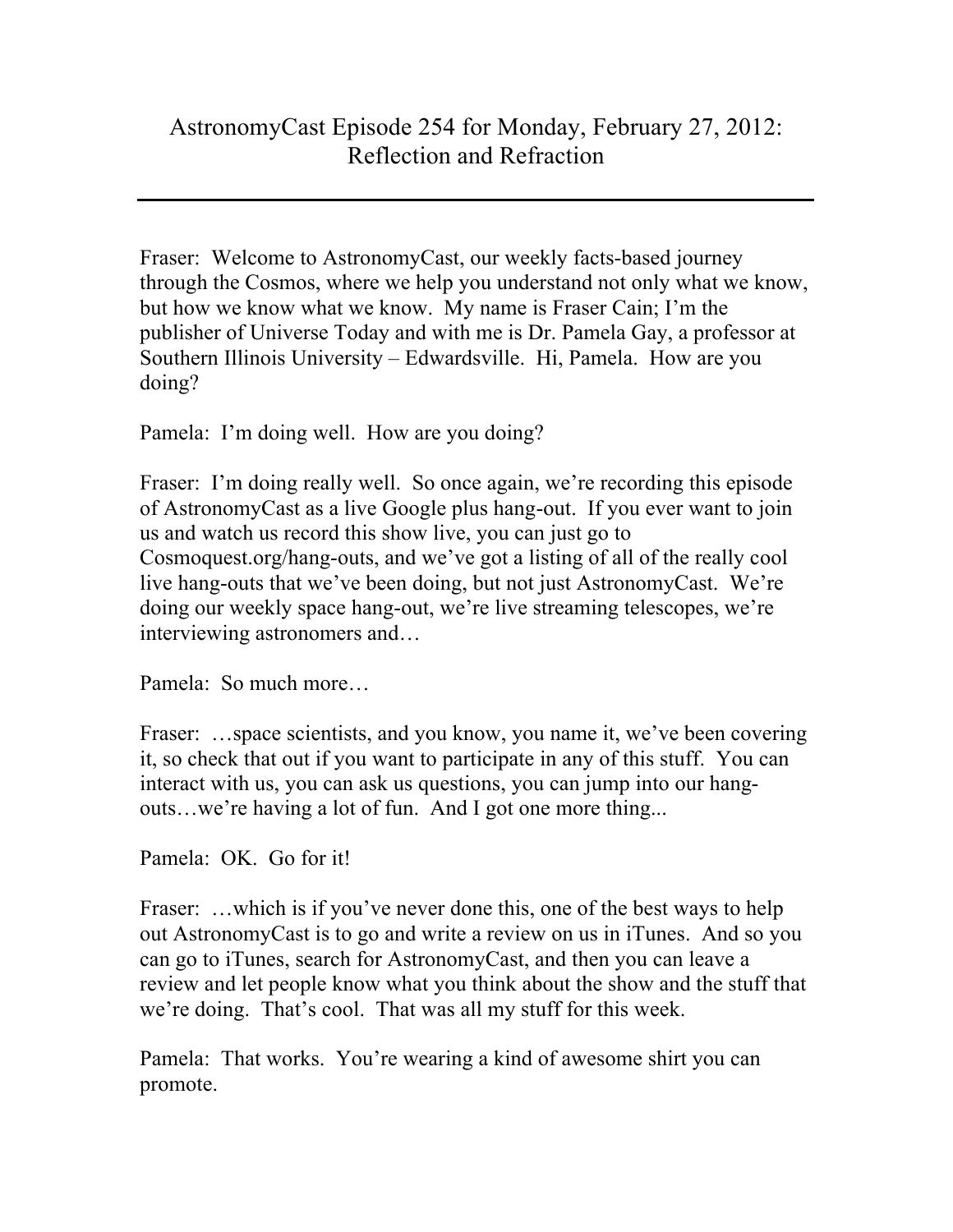Fraser: That's right! I'm a walking, talking billboard for AstronomyCast! But the problem is the people who are listening to this won't be able to see it, but I am wearing my "Venus Transit Authority" shirt, which, I guess, anyone watching can see it…

Pamela: [laughing] No, they can't! Your mike is exactly eclipsing the shirt.

Fraser: There. There. That working? Anyway, we're really excited about this year's transit of Venus, which is going to be happening in June. Of course, we will be "live casting" that to pieces, but this is going to be the last year for anyone living to watch it.

Pamela: And we've created a shirt that will contain all of the pieces of paper you're most likely to lose on this shirt. It's…on the front of this shirt, there's a map of the path of Venus across the Sun, and on the back of the shirt is a map of where on the planet you need to be to see the transit.

Fraser: Right, so that way if all else fails, just wear the shirt and then you'll know, and you'll have all the details that you need, and anyone who's there needs to know where to look and what to see, they'll be able to do it. So that's awesome! I love this idea of, like, shirt as instruction manual. That's really cool!

Pamela: Yes! It's so…I lose paper. I'm not going to wear the shirt I'm wearing.

Fraser: Yeah, you should have one that just has like your physics formula, you know? And then just while you're doing your work, if you need to like "How do I calculate this? …spectroscopy of that? Oh, right!" then you just lift up your shirt, and take a look at the right corner and you've got the information there.

Pamela: "Maxwell's Equations" – it's a great shirt!

[advertisement]

Fraser: Alright, well let's get on with today's show, then. So light can do some pretty strange stuff, like pass through objects and bounce off them. It can be broken up and recombined; in fact, everything we see is just the end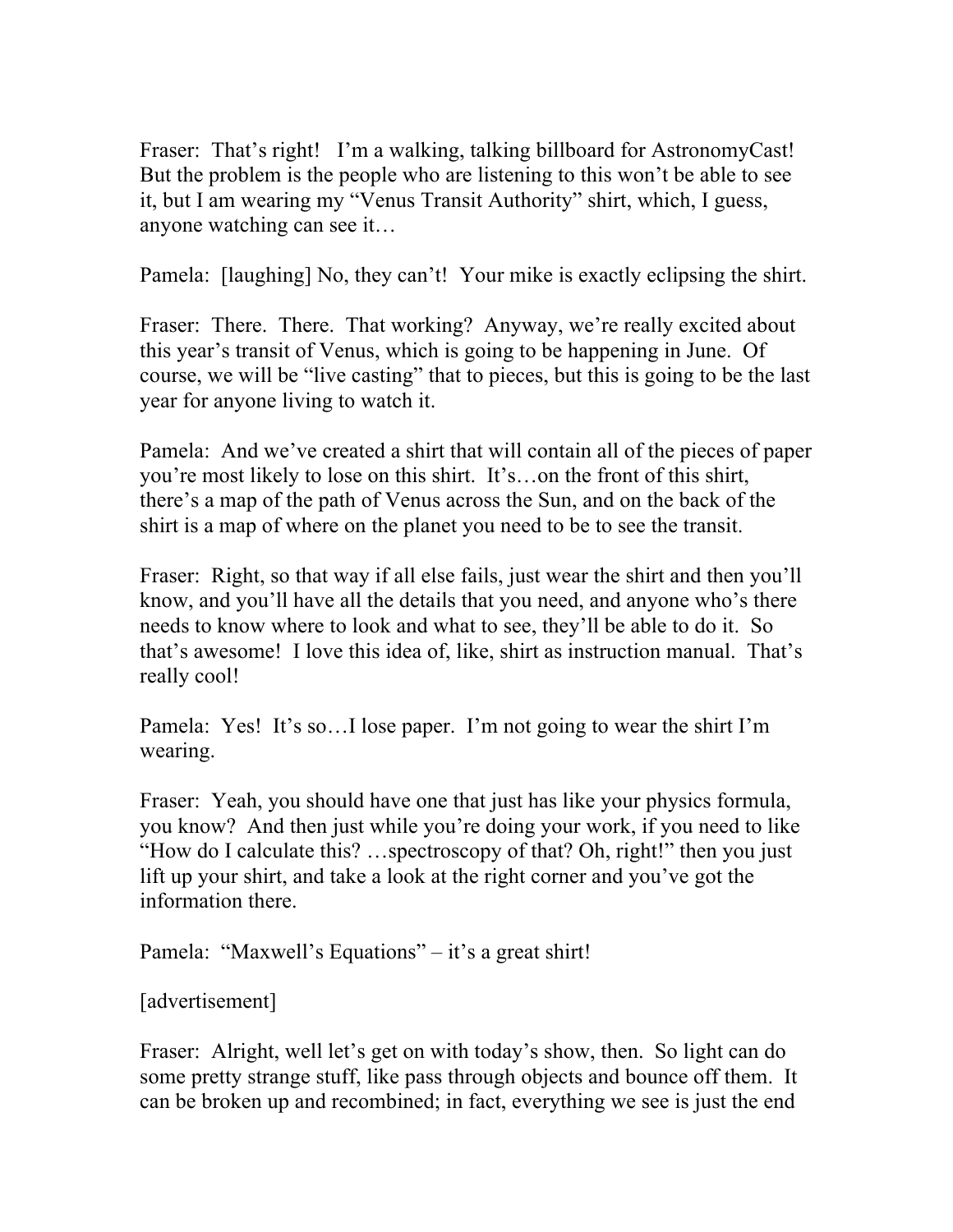result of reflection and refraction of light, so it's time to understand how it all works. So this is the part, this is one of the situations…like, I've bent the mind's of my children when I was explaining to them. You know, the concept that when they see something that is like green, they're seeing the reflected photons that came from the Sun, and they're like, "What?!" Right? Furthermore, we're seeing the refracted photons that have come from the Sun passing through our atmosphere, and again, it's super-confusing, so let's start with like the journey of a photon, of a photon that leaves the Sun, travels to Earth, passes through the atmosphere, maybe goes through a window or two, bounces off something, maybe bounces off something again and goes into someone's eyeball. What's happening?

Pamela: Well, the first thing to realize is, while you may be following the journey of one ray of light, it may not be the same photon that gets to your eye that left the Sun originally, or in fact, was originally created because there's also a whole lot of absorption and re-emission processes that are going on, so…

Fraser: Well, we'll look at those too, but yeah...

Pamela: So you start off with something creates a photon, and the original photon that was created may not be the same photon that reaches your eye, so you have some sort of an event deep in the core of the Sun gives off energy, and this bit of energy as it travels through the Sun is going to get absorbed by an atom, re-emitted in a new direction, absorbed by another atom, re-emitted in another direction, and this entire process is one of what's called "Brownian motion." It's the path…the way they always explained it in physics books, which I think says something about the physics community is "you know how drunk people walk? That trying to get somewhere, but they're sort of going in all directions? That's the motion of light as it tries to travel to exit the Sun." Well, once the light finally breaks free of the surface of the Sun, then it's mostly a clean path straight to Earth, so assuming it doesn't end up hitting dust, doesn't end up hitting, well, Mercury or Venus, or anything else that lies between us and the Sun…

Fraser: Spacecraft…

Pamela: …spacecraft, yeah, Soho does intercept a fair amount of light, SDO intercepts a fair amount of light, but assuming that it hits a straight path toward Earth, then you will have a photon that may be the billionth photon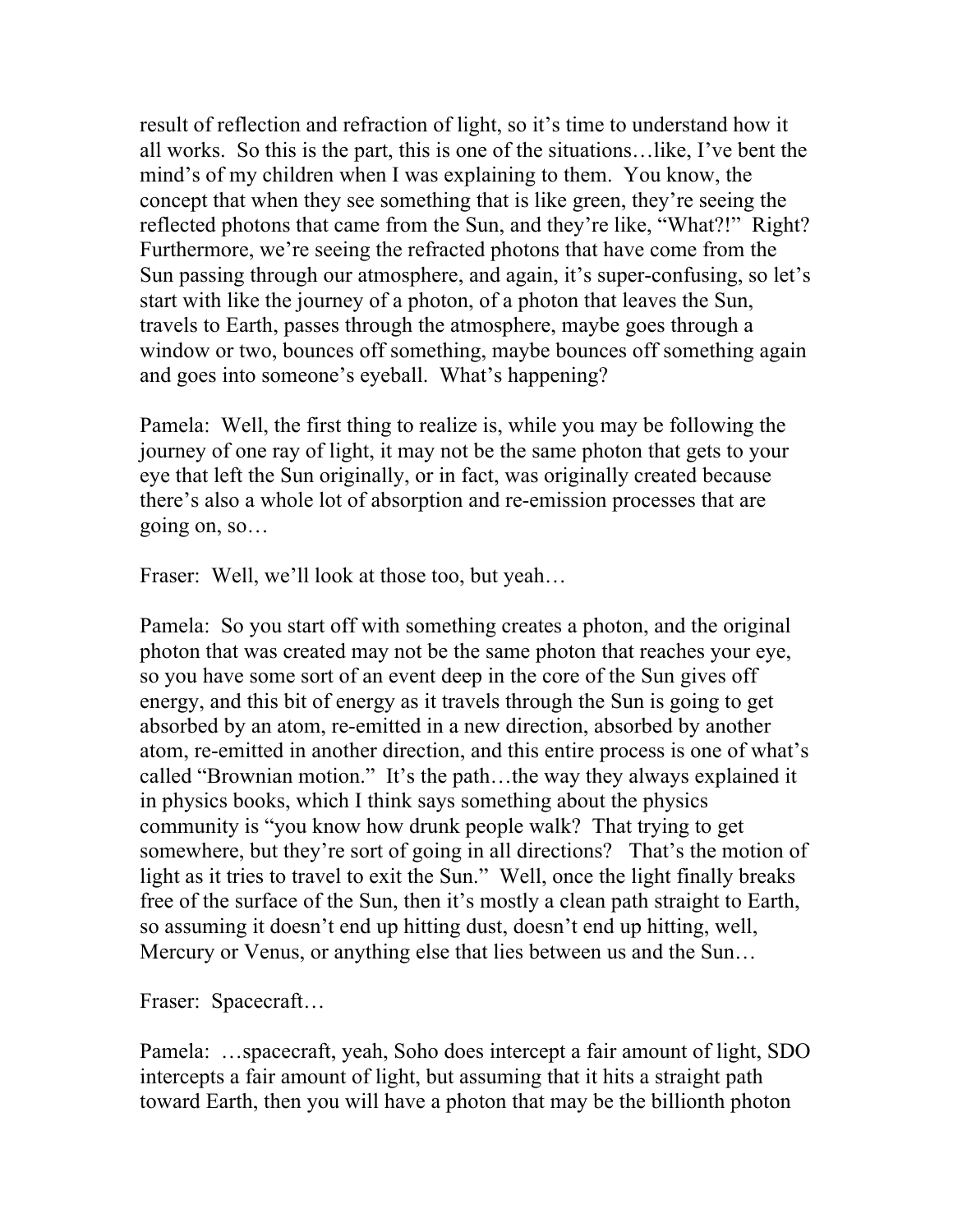that has been part of a journey of a piece of energy. It's going to hit the surface of our atmosphere. Now, light travels at different rates, through different materials, and this has a lot of complicated physics behind it which basically boils down to the way the light interacts with the materials, changes both for sound and for light and for pretty much any wave, it changes its velocity based on the composition of the material.

Fraser: Right, and that's why we always say "the speed of light in a vacuum." Right? Or you always add that asterisk, right? "In a vacuum"…the speed of light through glass is different than the speed of light in a vacuum, and that's why they, you know, physicists have said they can slow light down to walking speed.

Pamela: Yeah, and it's not hard to get light slowed to down to the speed of a Cessna aircraft just using hot rubidium gas. So different materials cause light to travel at different speeds, and different wavelengths of light respond in different ways, so suddenly it's very complicated, but looking in general, when light hits a material that isn't a vacuum, it's going to slow down and this is where something that I consider a bit of the Universe conducting Black Magic occurs. There's this property referred to as Snell's Law that basically says if you have light at point A and you're trying to observe light at point B, the path the light is going to take between those two points, is the path that causes it to have the shortest journey time. Now, the thing that makes this kind of Black Magic is if you can imagine that the light is passing through a series of different materials -- a pocket of hot gas, a pocket of cold gas, vacuum from the Sun, or vacuum from outer space, and we're looking at sunlight, well, as the light passes through each of the materials, its speed is going to vary, and just as you can imagine driving through a city, and you have to make these choices: "Do I get on the highway? Do I get on Main Street? Do I take the back roads with lots of stop signs?" and you optimize your path not for the distance you travel, but how are you going to get there fastest. Well, light does that same optimization, not what is the shortest trip I can take, but what is the fastest trip I can take, and so when you take a look at the passage of the light between those two points, the light is actually going to bend and spend a longer distance in the higher speed material and a shorter distance in the slower speed material to optimize its speed, and it's one of those "Wait, how did the light know ahead of time that this was the correct option to take?" And it's a matter of light's going in all directions.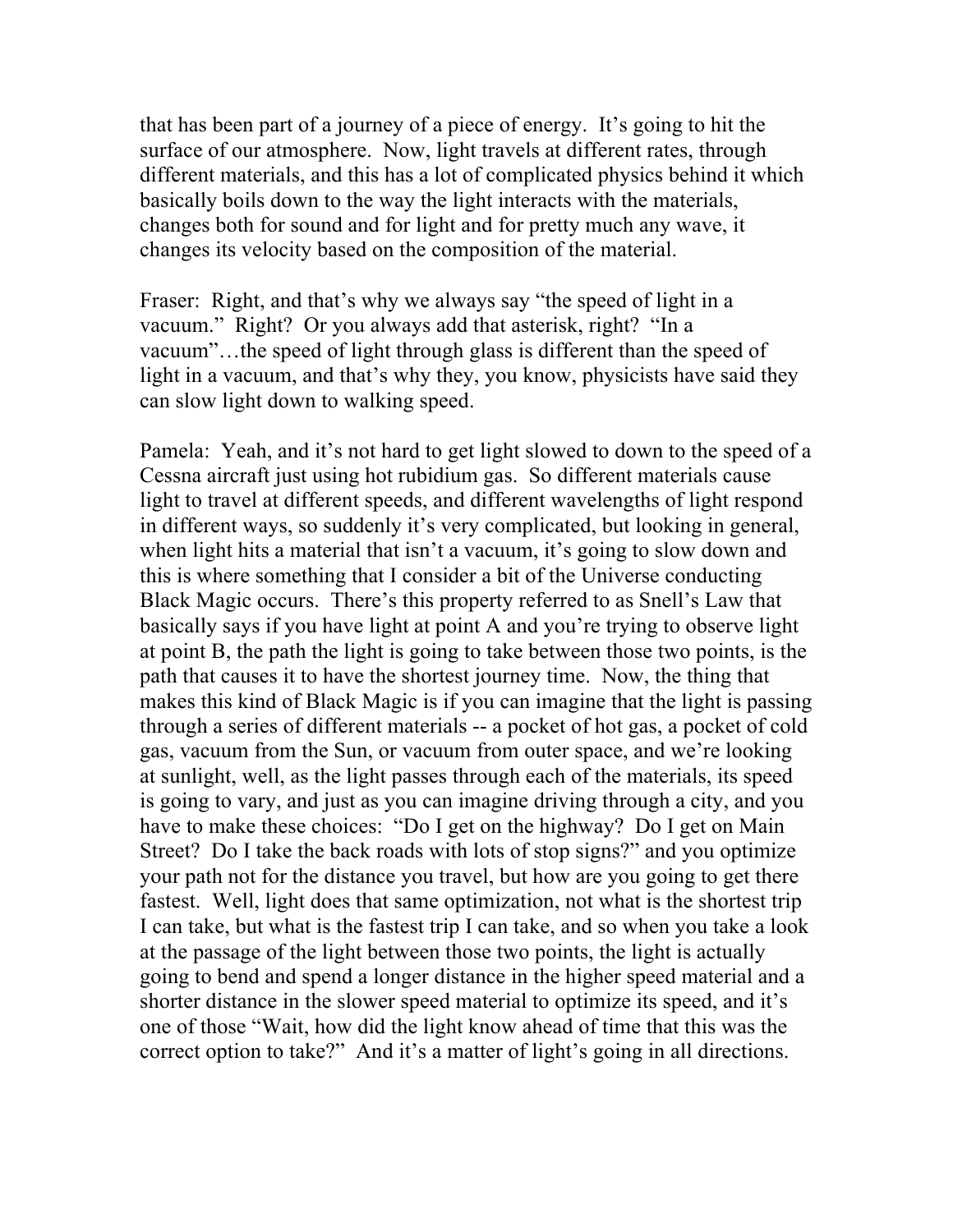Fraser: Right, so hold on, you just like blew my mind there, so let me just take a second to unpack it. So if I understand this correctly, that when we see light moving through water, and we see, you know, or like we see…like a you take like a stick and put it in water, and you can see the stick on top of the water, and it's sort of at one angle, and then as you're seeing the stick through the water it's shifted to this other angle, and so in other words, we know that the light that is showing us the stick has bent in the light, and so what you're saying is that light has chosen this angle because this gives it the shortest travel time?

Pamela: Yes, exactly.

Fraser: And it could be a further travel distance, but at the end of the day, it's most concerned about the shortest travel time, and that's when you see it bend?

Pamela: Exactly. Yes.

Fraser: Whoa.

Pamela: Yes.

Fraser: That's crazy!

Pamela: The thing is it's not like light is actually making a choice, it just happens to work out this way. And so when you start looking at things mathematically, and this is where I'm wishing I had better props in my office…

Fraser: Well, remember that people are listening to this show, so they will never see your props.

Pamela: Yes, OK, so if you have a surface, and light is going to hit that surface, then the surface has -- you can imagine there's always some line that's coming out from that surface in a right angle…now, when the light hits that surface, there's going to be some angle between it and whatever that perpendicular, that right-angle line is, and the way it works is when the light hits the surface, its angle relative to that perpendicular, relative to that -- we call it "normal to the surface," it's going to bend inwards, so this is where when you look at a pencil, the pencil always appears to bend in the exact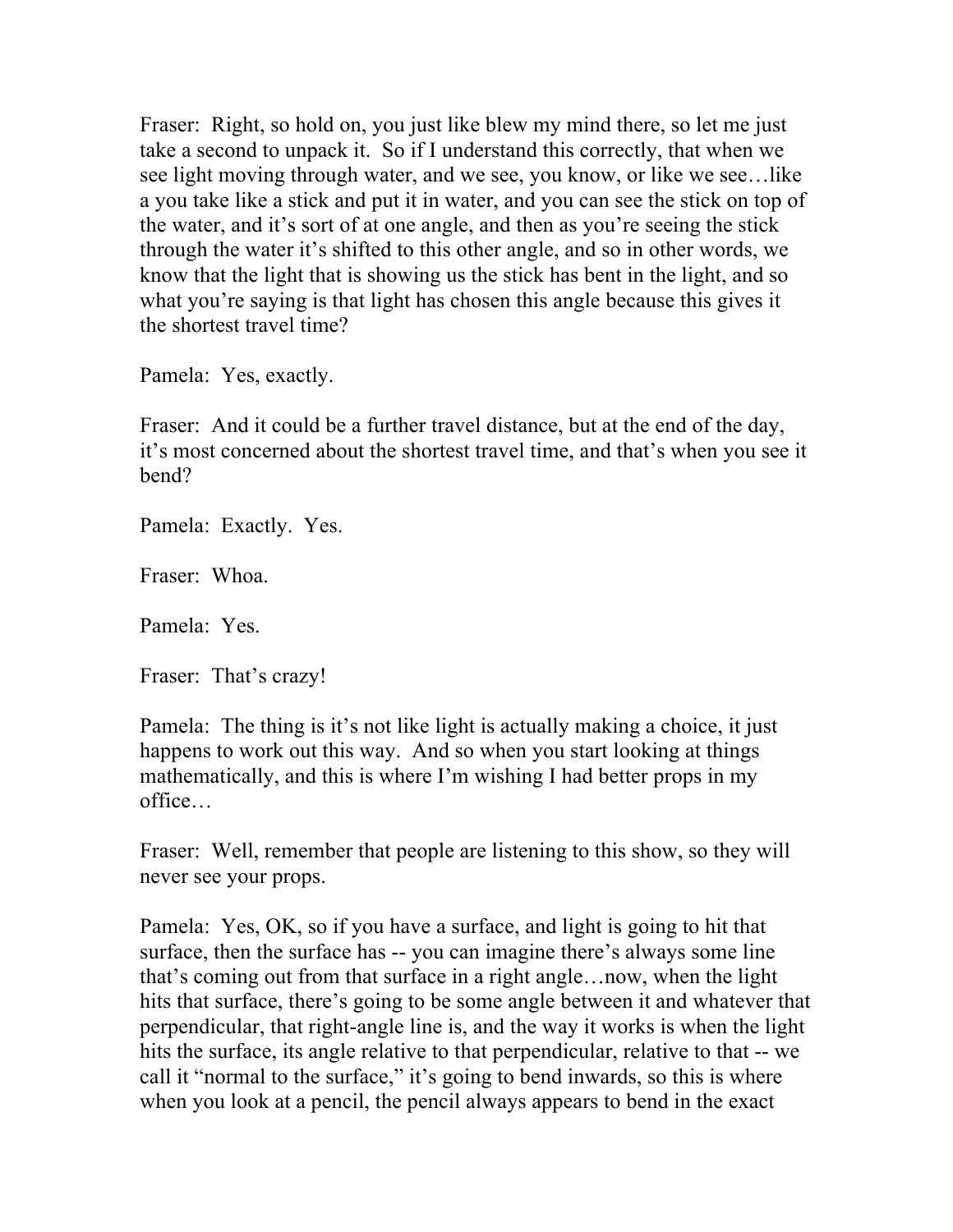same direction. Now, what's really cool is you can actually change how the pencil appears to bend by adding things to the water, by comparing side by side a pencil or a straw in a glass of alcohol, in a glass of sugar water, in a glass of regular water  $-$  it's very small differences, but it's still just neat that we can actually play with the path of light.

Fraser: And so if you can actually see the path of light refracting through that Rubidium gas, you would get a different angle.

Pamela: You would get a completely different angle.

Fraser: Right.

Pamela: And what's interesting about this is it also varies with the color of the light that's doing this. So say you had a red laser and you had a green laser, one interesting trick to do is to shine them into a cutting board, just one of those plastic-y, acrylic, um, they're usually a whitish color, boring, cheap cutting boards that you can get at the local dime store.

Fraser: I have one like right in front of me. You can't see it because my kitchen is dirty, but I have one. I'm looking at one right now, so I know exactly what you're talking about.

Pamela: Right. So get one of those cheap-y cutting boards that allows light to pass through it, well, shine a red laser into it, and shine a green laser into it, and make sure very carefully that the lasers are absolutely parallel to each other (you can do this by putting a piece of graph paper down), then look at how their light bends as it enters the cutting board, and if you're very precise you can see slight differences in how the light of these two radically different colors gets bent as it enters the cutting board.

Fraser: Wow! So the light will get bent from the laser passing through the cutting board?

Pamela: Yeah! Because…

Fraser: OK, hold on, hold on, hold on.

Pamela: [laughing] So for those of you who are out there listening, Fraser is in his kitchen, and he is going to go find a laser, and find a cutting board at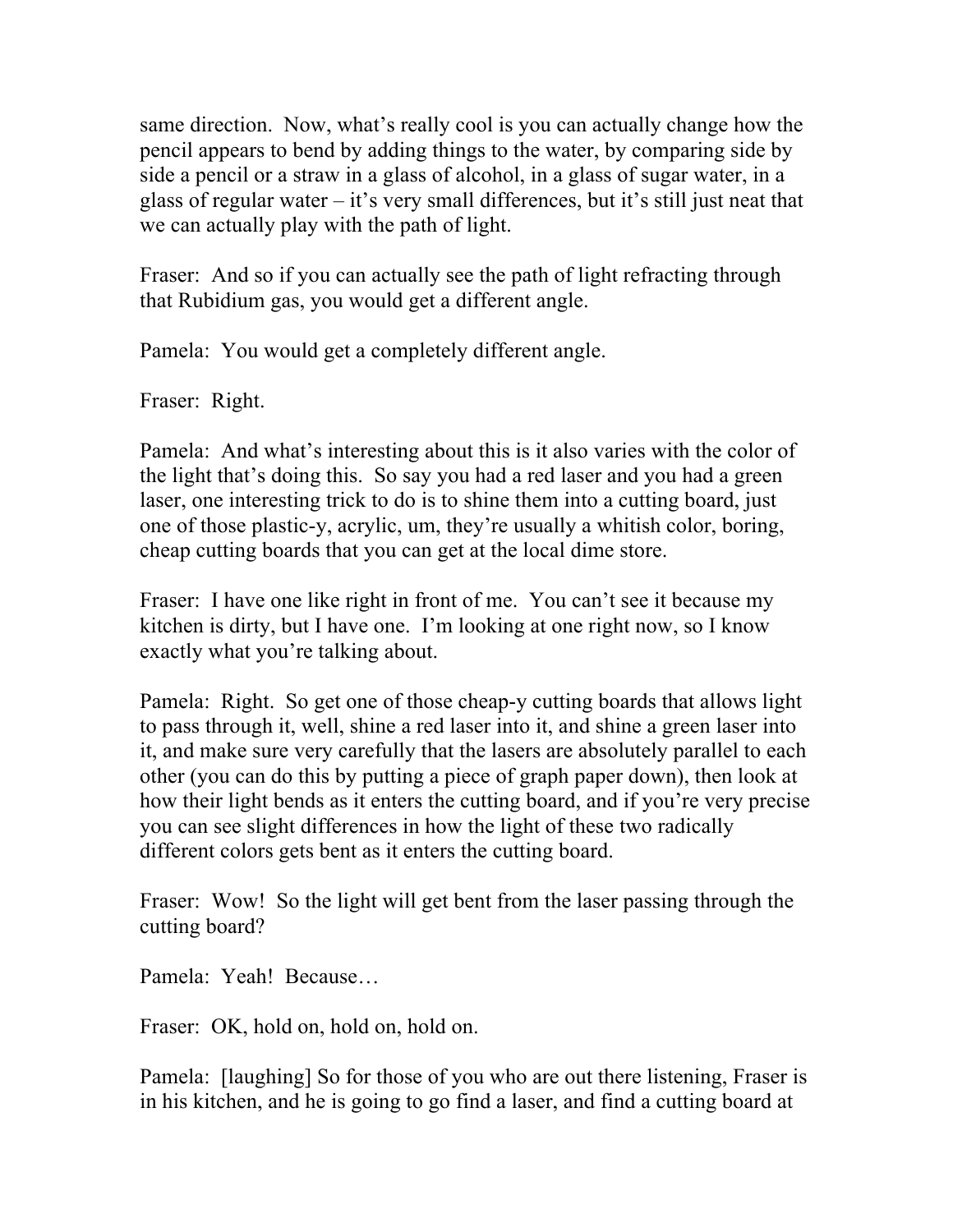this moment. This is actually one of those experiments that we used to have our students do as group projects when I taught astronomy, and so…

Fraser: Alright, so here we go…got a cutting board, got a green laser...

Pamela: You need to go in the edge of the laser, you need to go in the edge of the cutting board!

Fraser: What's that?

Pamela: You need to go into the edge of the cutting board.

Fraser: Like, this way?

Pamela: Yeah.

Fraser: OK. Alright, let's see…

Pamela: So you need to get the light...

Fraser: Whoa! I don't know if you can see behind me...

Pamela: So you should be able to see it through the surface of the cutting board.

Fraser: Yeah.

Pamela: Except we can't see the surface of your cutting board.

Fraser: I can see it. I can see it coming out the top of the cutting board like a line. [missing audio] There we go!

Pamela: Well, I'll try and do this experiment. I'll go get a cheap-y cutting board and I'll post pictures of it later.

Fraser: I don't know if I can actually do this, though. I love lasers.

Pamela: To do this experiment well, you need one of the really cheap cutting boards that's also like a quarter of an inch thick, and you literally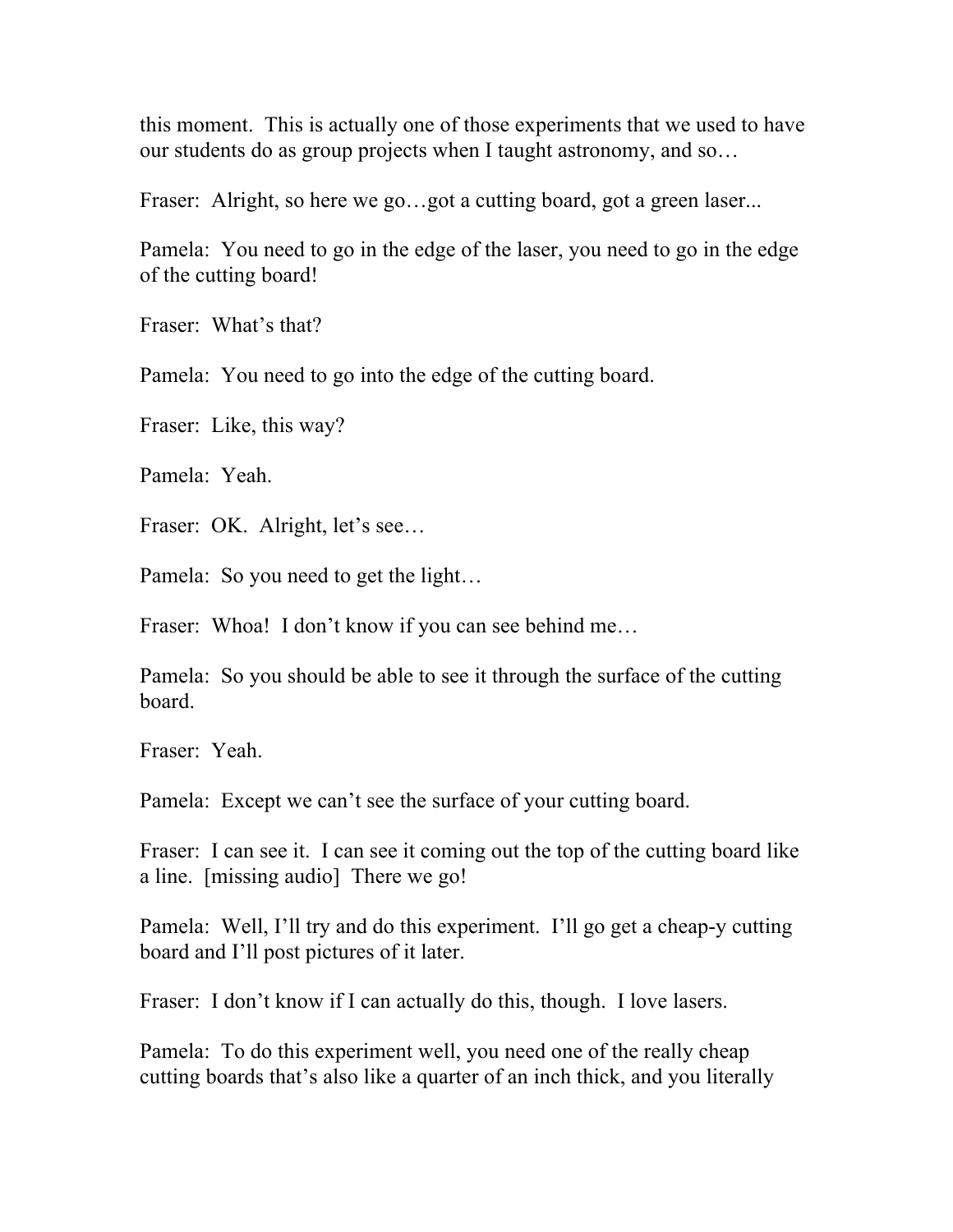shine the laser into the edge of the cutting board and you can watch its path across the top of the board.

Fraser: Yeah I could actually see the line of the laser across the top of the board, so that's really cool. Alright…I just don't have a red laser.

Pamela: But this is actually one of those things that allows you to understand how prisms work because if you think about prisms that create beautiful rainbows -- a lot of people buy them as wind chimes and hang them in their windows and stuff -- this is a case of light entering a material, (in this case glass or crystal), and when that light ray of white light (of all the different colors combined, usually made of sunlight) enters the prism, all the different colors get bent at slightly different angles, and it's that difference in all the angles that things are getting bent that ends up leading to beautiful rainbows, ends up leading to being able to do spectroscopy, and in this case it's a matter of the shorter wavelengths are getting bent the most, the longer wavelengths are getting bent the least, and the entire amount that things get bent determines how big a rainbow you're able to produce.

Fraser: Right, and so you've got this situation where you've got the sunlight coming from the Sun that contains photons of every color, they're all hitting that medium (in this case, the glass of the prism), and they're getting refracted at different angles because of their wavelength, and then they're coming out the other side and going in their various directions.

Pamela: Now, this is also the problem with refracting telescopes. So if you have a nice, little, cheap, doesn't-have-fancy-what-are-called-"aprochromatic lenses," if you have a nice, normal, cheap refracting telescope, it will have *a* lens for the eyepiece, *a* piece for the objective that's the end that the light comes in through, and as light comes through each of these different lenses, different colors get bent different amounts, so you end up seeing different colors in focus in slightly different places, which causes what's called chromatic distortion. Now, we get around that by using compound lenses that use multiple materials and try and compensate for all of that. It makes the telescopes extraordinarily expensive, but is usually worth it to spend all that money for an astronomical view.

Fraser: And it's sort of about trying to bring the light back together, right?

Pamela: Right.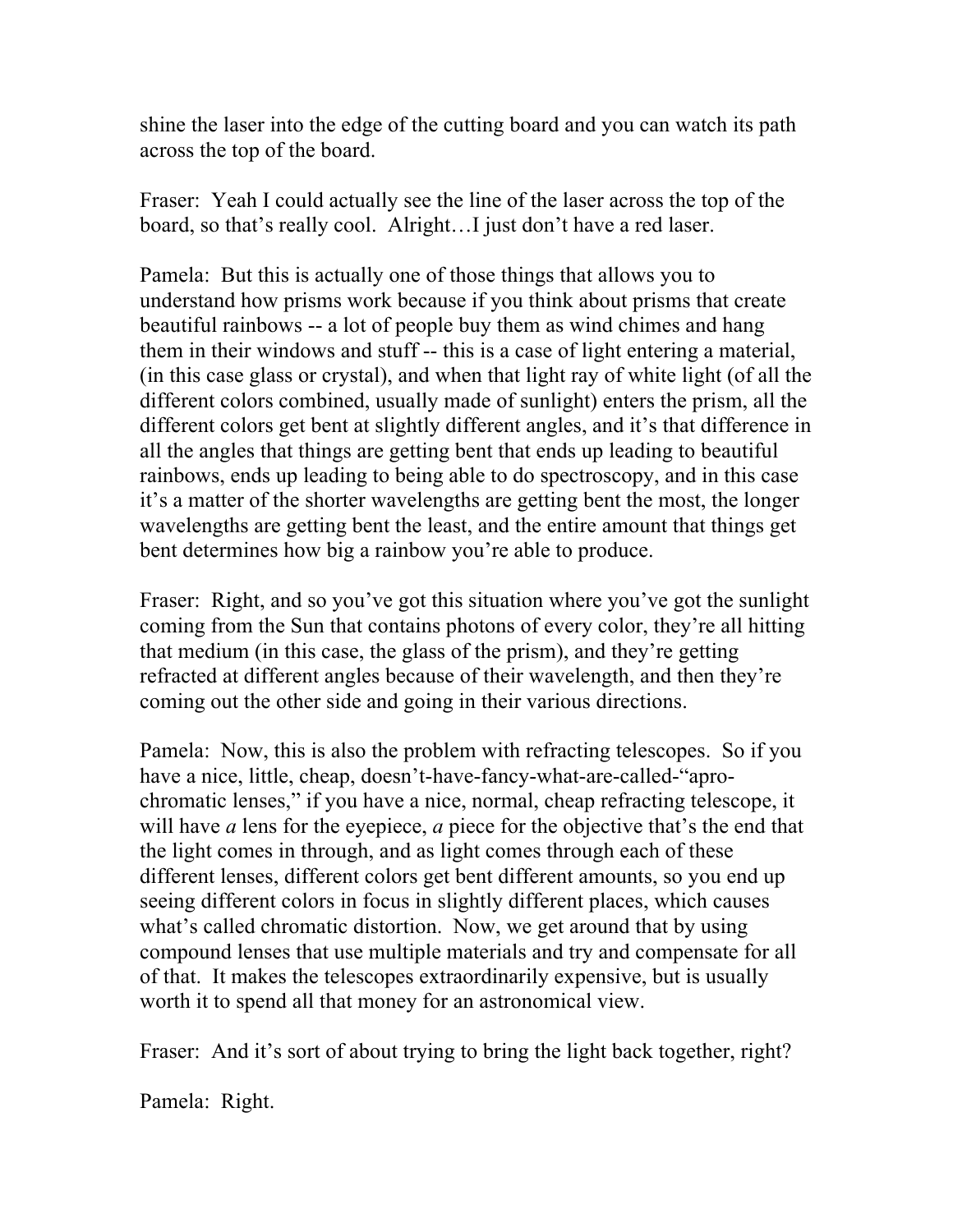Fraser: Yeah, OK, so we got a little off-track here. So we've talked about the light coming through the atmosphere, or glass, or something like that, and its getting refracted, and we talked about the physics of that. Now, what about the reflection part?

Pamela: So the reflection part is actually way more complicated than anyone would ever imagine. It's one of those things that when I first saw it completely explained out in Quantum Mechanics, I sort of cursed the Universe for its complexity. So when we normally think of reflection, you think of like a photon of light comes down, bounces off of the surface, continues on like a ping…no! No! That has nothing to do with it.

Fraser: No? Nothing?

Pamela: No.

Fraser: OK.

Pamela: You actually have: photon comes down, interacts with the top level of atoms in the material, has all sorts of complicated things that involve skin effect, and the electromagnetic fields, and reversing of polarity, and a new photon comes out in the opposite direction with a completely different phase of the first photon…and so it's actually a highly complicated process.

Fraser: Can you...? I mean, we don't want to completely gloss over it, but so are you saying that reflection is…but it's not absorption, right? It's not like the photon is being absorbed and a completely different photon is being emitted?

Pamela: Yeah, it is.

Fraser: So all reflection is absorption? Is that what you're saying?

Pamela: So it's…it's an interaction with the surface of the material process, so the incoming photon comes in, interacts, new photon comes out.

Fraser: Completely different photon?

Pamela: Completely different photon, different phase, the whole nine yards.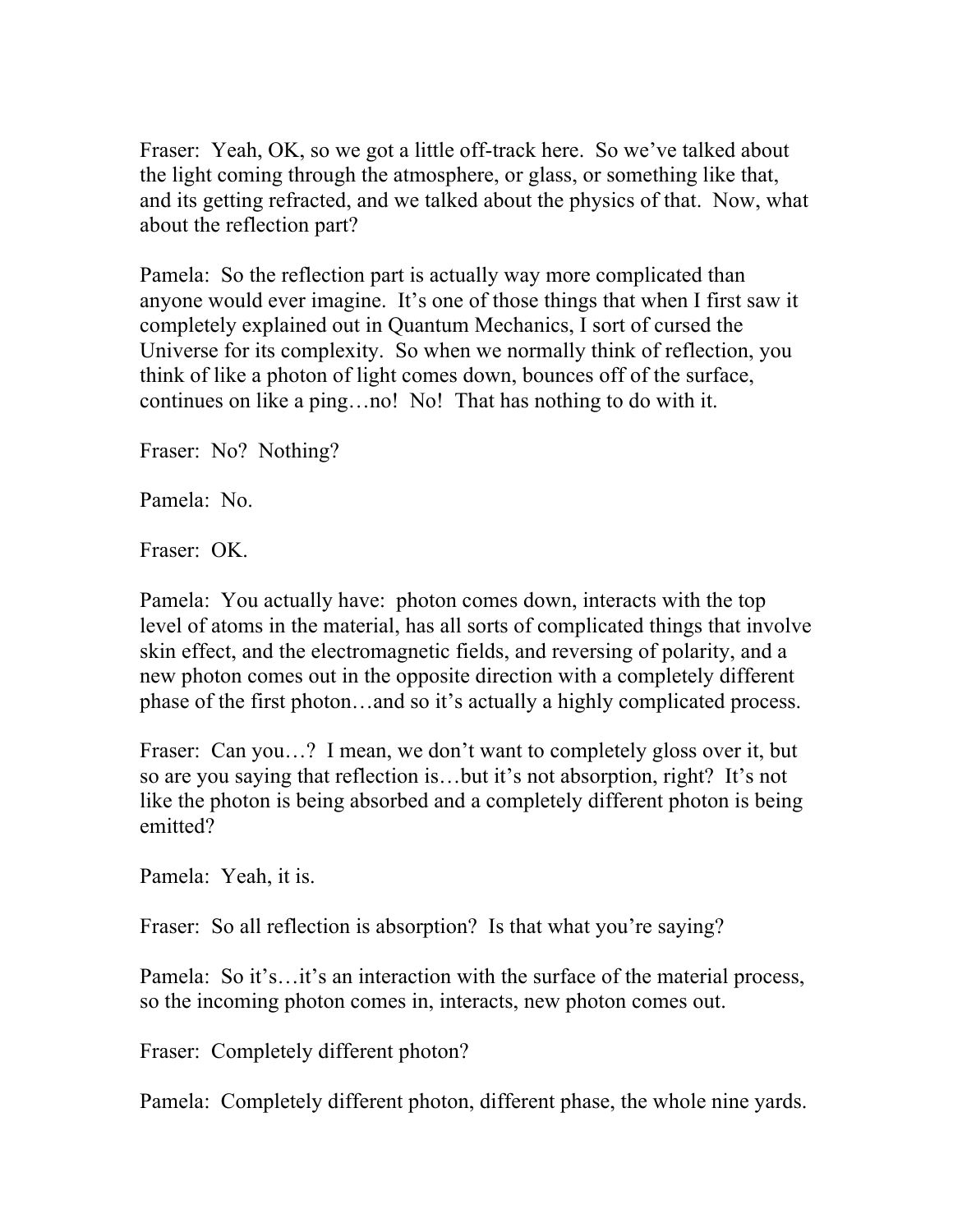Fraser: A brand new baby photon, and...but can the... 'cause I mean from what I, you know, what we always talk about, we say, like you see a tree and the tree is green, and so you're seeing all of the light from the Sun is hitting, you know, all the colors of the Sun are hitting that tree, and then we're seeing the green, a prevalence of green photons being emitted in our direction, right?

Pamela: So what we're seeing is the material that the leaves are made of is preferentially re-emitting green photons, based on all of the stuff that's hitting during the skin effect at the surface of the leaf.

Fraser: And so if it's getting hit by more colors than just green, is it warming up, is it absorbing that? Is it turning the excess into heat?

Pamela: It's absorbing it, it's warming up, it's undergoing chemical processes…this is where you get into the whole ADP cycle that some of us were forced to memorize.

Fraser: Chlorophyll, it's making energy… right, right, but just like a regular object, and so but what about something like a mirror that is going to be reflecting the light, you know, almost you know some object with a really high albedo, right?

Pamela: So reflective surfaces -- this simply means that most of the photons when they hit that top skin effect layer of the material are ending up interacting and going back off in the other direction in very precisely mathematically described ways. Now, what's interesting is where you have diffuse reflection. This is where when you look at the light coming off a surface, it gets completely scrambled, and so you have a surface that's reflecting light, but it's not reflecting an image. It's because some of the light's actually able to pass deeper into the surface before it undergoes this reflection process and comes back out, so the diffuse reflection is where you're hitting all sorts of different angles inside the material, and you're hitting different depths inside the material, and so the light is coming out with a whole variety of different angles from what it originally had going in.

Fraser: So can you have situations where there's, like, reflection and refraction happening at the same time?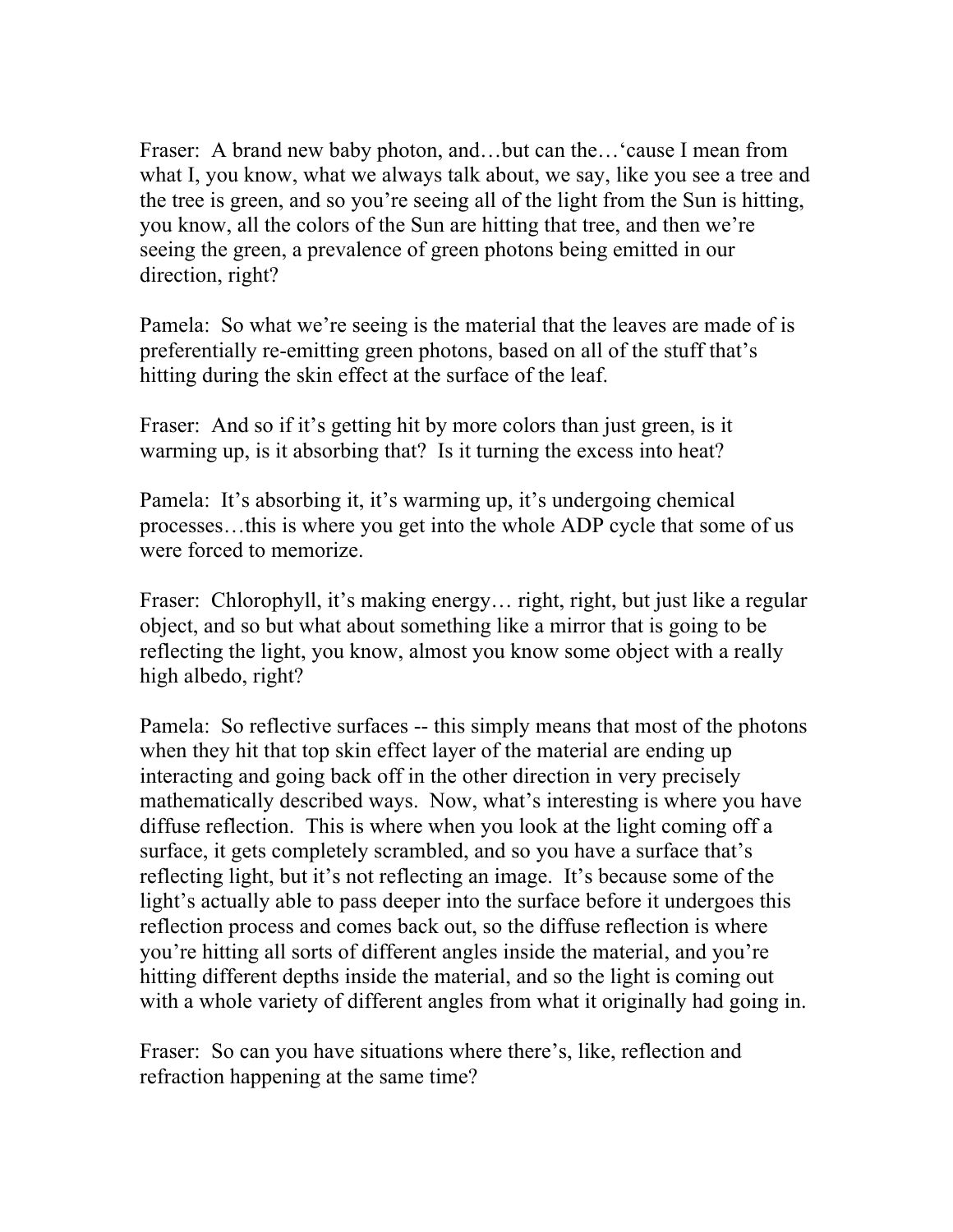Pamela: That's called binoculars.

Fraser: Binoculars? Right.

Pamela: So think about: grab a pair of binoculars, and on a day, like, grab a friend and go outside and look at a bird, and have your friend look at the front surface of your binocular lens, and they're actually going to be able to see the daylight scene reflecting back at them because every glass surface actually both reflects some of the light, and allows some of the light to transfer through the material, and the light that's getting transferred through the material is what's getting refracted.

Fraser: So, I guess, as always, we try to bring this back around to astronomy, and so what are some of the ways that astronomers will use this? I mean, obviously, we talked a bit about the lenses that we use and the telescope, so what impact does that have on, like, the actual gear that astronomers actually use?

Pamela: So with things like binoculars and telescopes, the whole problem of some of the light getting reflected and some of it getting refracted through the surface means that we want to try and figure out how we can use chemistry to alter the surface of our lenses to make sure that the most light possible gets transmitted through the material, and this is where an expensive pair of binoculars will have this purplish multi-coat on the surface of the objective lens, and that strange-colored overcoating is actually a material that increases the amount of light that gets transmitted through the objective lens of your binoculars. We also worry about sometimes increasing how much light gets reflected, and this is where mirrors for reflecting telescopes also have very special overcoatings on them, so an extremely expensive mirror is going to have usually either a silvering on it or it's going to be "luminized," but the combination of atoms that the mirror gets coated with is usually some extremely-patented, highly-worked-out, experimentally-determined recipe that increases – optimizes -- the amount of light that gets reflected at the wavelengths that we're most interested in studying. So the whole point of building modern telescopes isn't just to make sure that the light gets as precisely focused as possible, but it's also to utilize chemistry to make sure that every surface that the light has to pass through passes through as optimally as possible, and every surface the light has to reflect off of it gets reflected off as optimally as possible, and altogether we end up talking about what's the "quantum efficiency" of a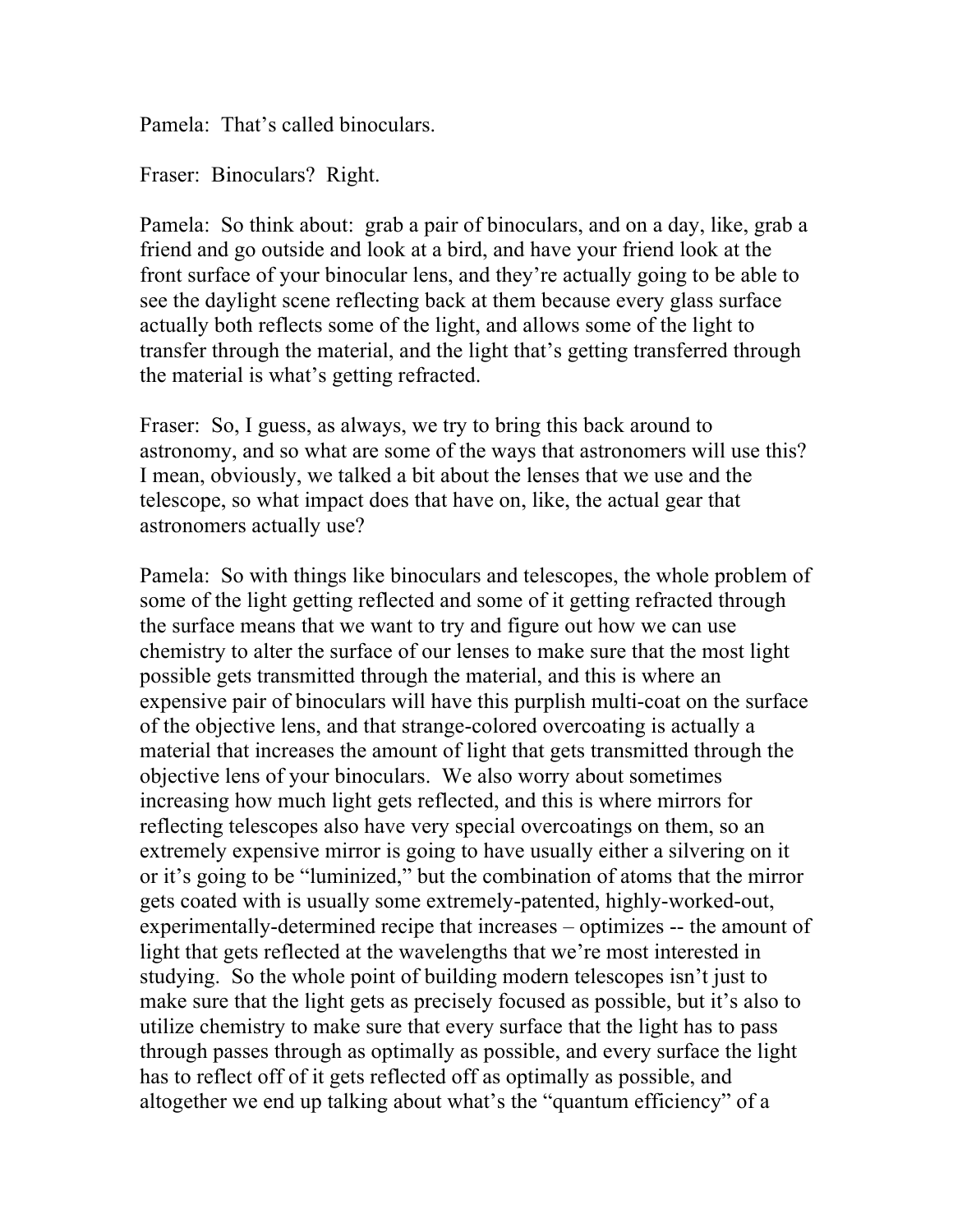telescope, and that boils down to all of the surfaces combined, and then how well the detector (which is really where quantum efficiency comes in)…how well does the detector do at finally detecting the photons that make it to it.

Fraser: And I think we've talked quite a lot about the visible light, but obviously, you know, the entire electromagnetic spectrum runs from radio through to gamma radiation, so how does that play into this process as well? I mean, are gamma rays refracting through water? Or will x-rays kind of reflect off of things?

Pamela: Gamma rays kind of do what they want to do [laughing], so these really high-energy wavelengths of light…the surface that you need to use to end up stopping and reflecting a photon – that surface that you need depends on what the wavelength of light is. This is where you can build radio telescopes out of essentially chicken wire because radio wavelengths -- they can be several centimeters to several meters across, and so radio happily reflects off of chicken wire. Now, at the same time, gamma rays are extremely small and just want to pass directly through whatever you put in front of them until it gets extraordinarily dense, and this is where you start using lead bricks to stop them, and you can't really use lead bricks easily to reflect them, but when they start building gamma ray observatories and xray observatories, they are using special foils to try and very carefully scatter the light into a narrower and narrower area to detect it.

Fraser: Right. Right, but the point being that, you know, infrared is going to have that same effect, ultraviolet is going that have that same effect, but it's just going to be changed depending on the medium and depending on its wavelength.

Pamela: Exactly. All light has the same…reacts with the skinning of the material, reacts with…and different materials are opaque and transparent. Glass, for instance, will completely block ultraviolet for you, so any of you out there in the audience that have an iguana, if you're trying to shine your special solar lamp through the glass of your aquarium, it won't work.

Fraser: And that's why you can't get a sunburn when you're in the car window, right? Behind the car window...

Pamela: Right, But if you roll your window down, your driving arm will be toasty by the end of the day.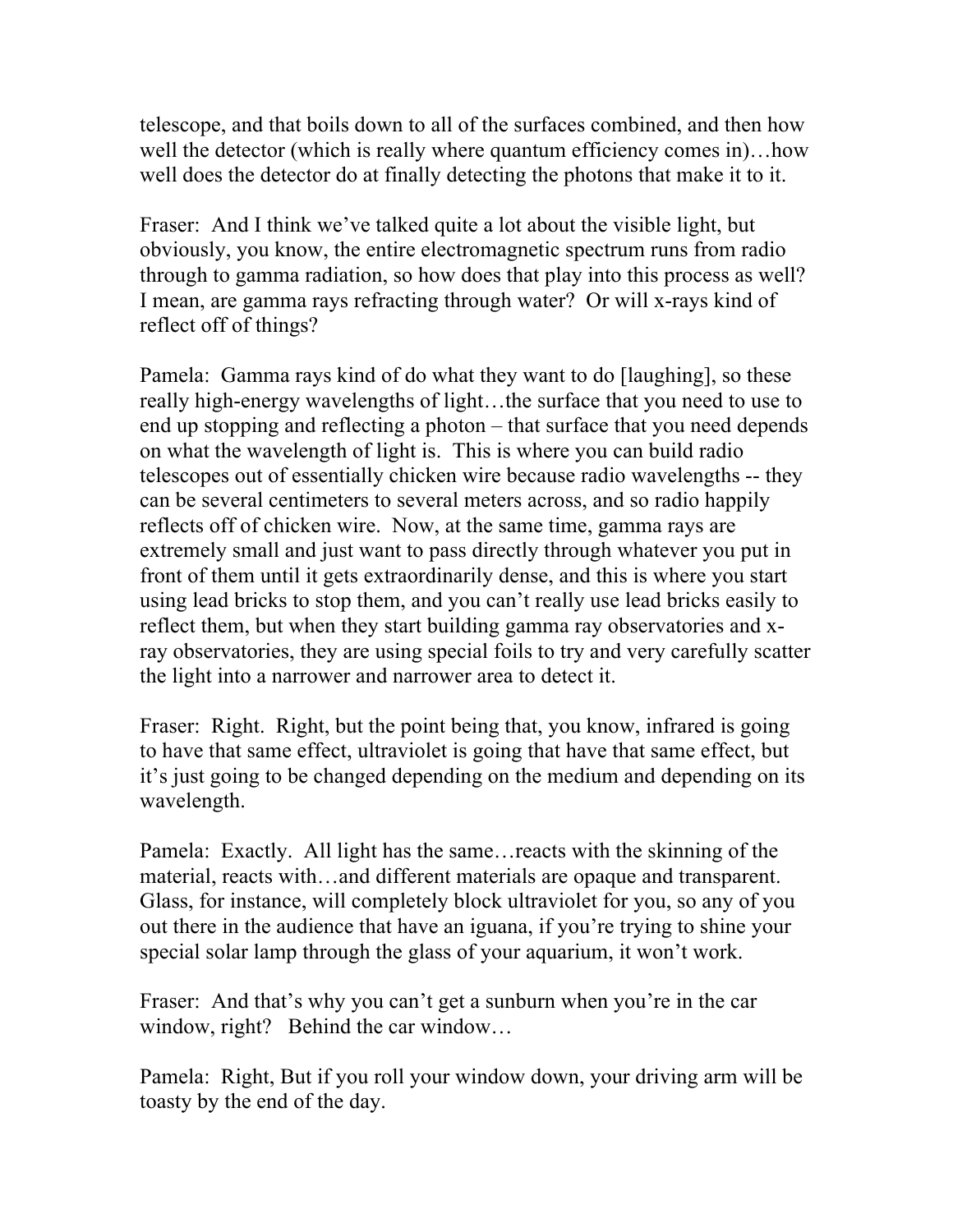Fraser: Right exactly. Now, we've talked about how the astronomers will actually incorporate reflection and refraction into the gear, but how do they bring it into their actual techniques when they're looking at objects? I mean, are there things that they need to look through, or see reflected from?

Pamela: Well, we have to take into consideration the fact that where the stars appear in the sky is not where they're actually located, and as an object moves across the sky (because the planet's rotating it's not the object moving), the amount of atmosphere that the light has to pass through is constantly changing, which means that the distance the light spends within the atmosphere in the amount of bending that it is experiencing is constantly changing, and this all adds up to we can actually see slightly over the horizon because of the way light is bent, and we have to, when we're pointing telescopes, compensate for how the atmosphere bends the light, so we have to take all of that into consideration. When it comes to celestial observations, we're actually somewhat more worried about how gravity bends things at times because we can also get the same sort of refracting, bending of the light, not just from light passing through media, but also from light passing gravitationally near a star, or galaxy, or something else, but we've done entire shows on this. It's called "gravitational lensing."

Fraser: Right And there's a lot of situations I know where the reflection of the light…like there's things like Earth's shine, light echoes, things like that where you can actually see and learn a bit, you can see x-rays bouncing off, what? Jupiter, and things like that?

Pamela: And one of the more interesting things that's going on right now is light from Eta Carinae from when it had its 1800s outburst – that light is just now…it hit a background surface, a surface of gas and dust, has reflected off that surface and the reflection is just now hitting Earth, so we're able to reobserve the reflected light of that nova to actually get whole new observations out of it.

Fraser: Right, so if you miss it the first time around, you can just wait for the reflection, wait for the echo.

Pamela: Exactly.